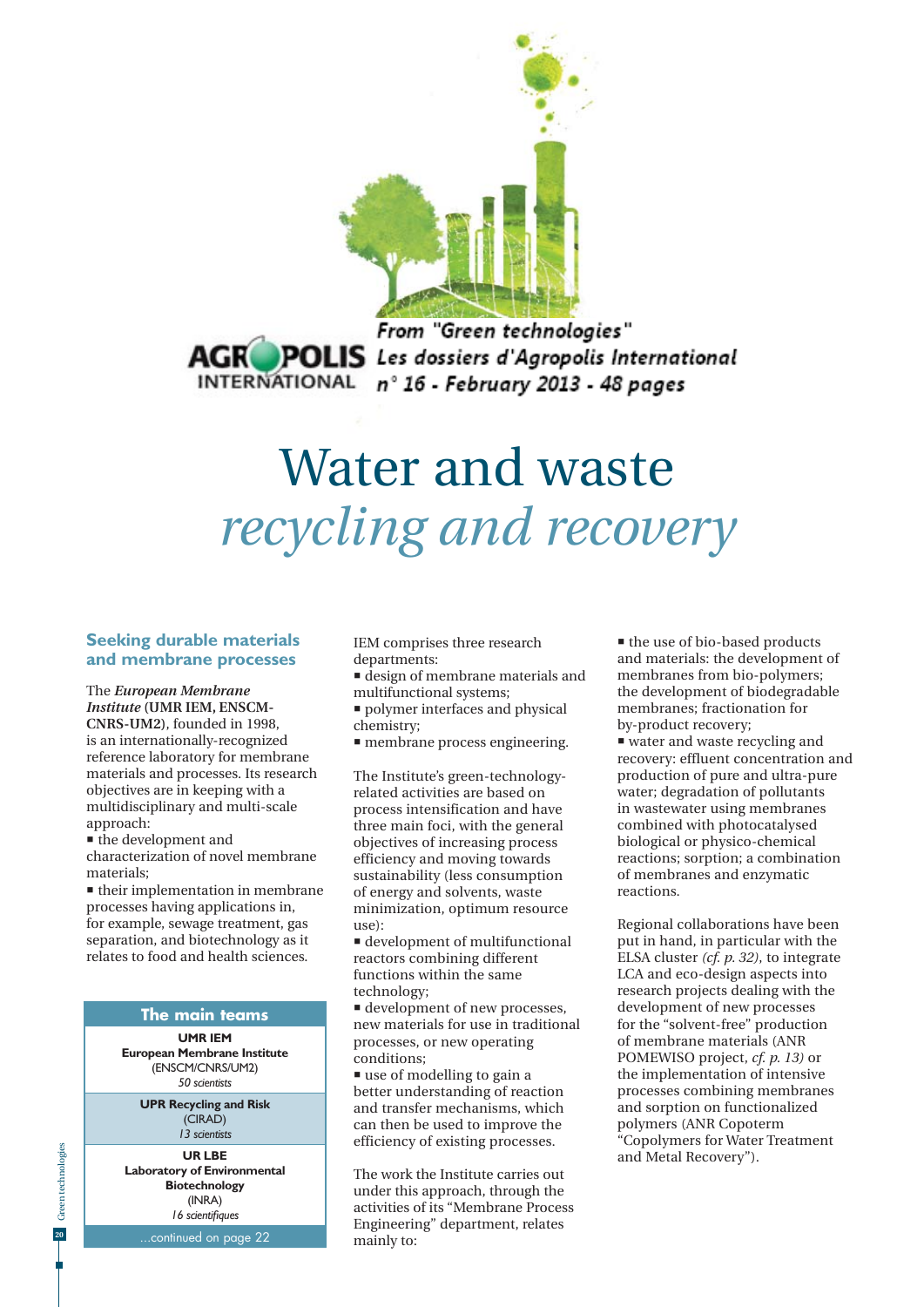

## **DIVA project** characterization of digestate and its agricultural upgrade processes

Significant progress in anaerobic digestion of organic waste has propelled the emergence of new industrial processes such as the methanation of agricultural and household waste. Thus, new types of uncharacterized or poorly characterized digestate (the residues generated by anaerobic digestion of organic matter) have made their appearance, and they end up being disposed of in a more or less inappropriate manner, generally on the ground. More knowledge is needed, therefore, to see that such digestate is properly managed and that France can make up its serious technological deficit in this area relative to Scandinavia and Germany.

As for the most part the ultimate beneficiary of the upgrade is agriculture, there is a significant demand for (a) characterization of all types of digestate products currently on offer in France and (b) development of processing methods so that the new product's agricultural value can be better realized. In addition, such emerging environmental issues as energy efficiency, recycling of raw materials and control of gaseous emissions from land-farming raise a number of issues that must be considered today in preparation for tomorrow's management processes. Thus, with the participation of the UMR IEM in the collaborative (IRSTEA, Armines, Géotexia, IEM, INRA, Suez, Solagro) DIVA project, it is expected that membrane-based or other post-processing techniques will be proposed in an effort to achieve and maintain the correct product status. This scientific approach separate, upgrade, standardize—promises the best possible way of promoting the sustainable development of digestates.

#### **Contact: Marc Heran, marc.heran@univ-montp2.fr**

 *Separation unit: membrane filtration.*

## **Controlling the environmental risk of recycling organic waste**

The *UPR "Recycling and Risk"* **(CIRAD)** conducts activities on the cusp of the analytic and systemic approaches in the field of organic waste recycling. The central hypothesis is that some of these products are sources of energy and/or organic matter that could support sustained and sustainable agricultural production. The objective is to find solutions and agricultural practices involving controlled agro-environmental risks, with optimal use of processing technologies and the purifying power of soil and plants.

The unit addresses this problem by delving into the biophysical processes of organic waste transformation, the transfer of elements in the water/soil/plant/ atmosphere system, and taking into account the management of stocks and material flows within a territory. It produces knowledge and tools for the assessment and design of integrated recycling solutions

that combine respect for natural resources and the environment with economic efficiency.

The unit's research is along two scientific lines:

 **Under "territorial organic waste transformation and management of organic waste products",** it develops models to simulate composting- and methanation-based organic waste processing technology, as well as ways of evaluating the environmental impact of recycling. Two levels of organization are considered: the smallholding (individual management) and organized farm groups (collective management). **Under "dynamic of the interactions of organic waste products with water, soils and crops",** it investigates the dynamic of how organic matter, nitrogen and metallic trace elements interact with the cropping system and soil type. Environmental risk indicators are developed for the region, the plot and the laboratory (at molecule and rhizosphere level).

Both lines of research work are based on analytical and experimental platforms, as well as partnerships with other research

units, development agencies and businesses. The unit has two main sites, in Montpellier and on Réunion. Under a strategic partnership with the European Centre for Research and Education in Environmental Geosciences (CEREGE) at Aix-en-Provence, the unit is located on the Centre's premises. Innovative partnerships are maintained with private companies, especially the Frayssinet Group, the leading manufacturer of organic fertilizer in France.

On Réunion the unit works closely with local authorities, and primarily with the Réunion region. In Senegal, one of the unit's researchers is assigned to the Laboratory of Microbial Ecology of Tropical Soils and Agrosystems (LEMSAT). The unit's financial resources come mainly from the public sector (ANR, ministries other than Higher Education and Research, Environment and Energy Management Agency). The resources devoted to activities on Réunion come from the European Community and local authorities. The private sector and expert assessments also contribute to the unit's financial stability. •••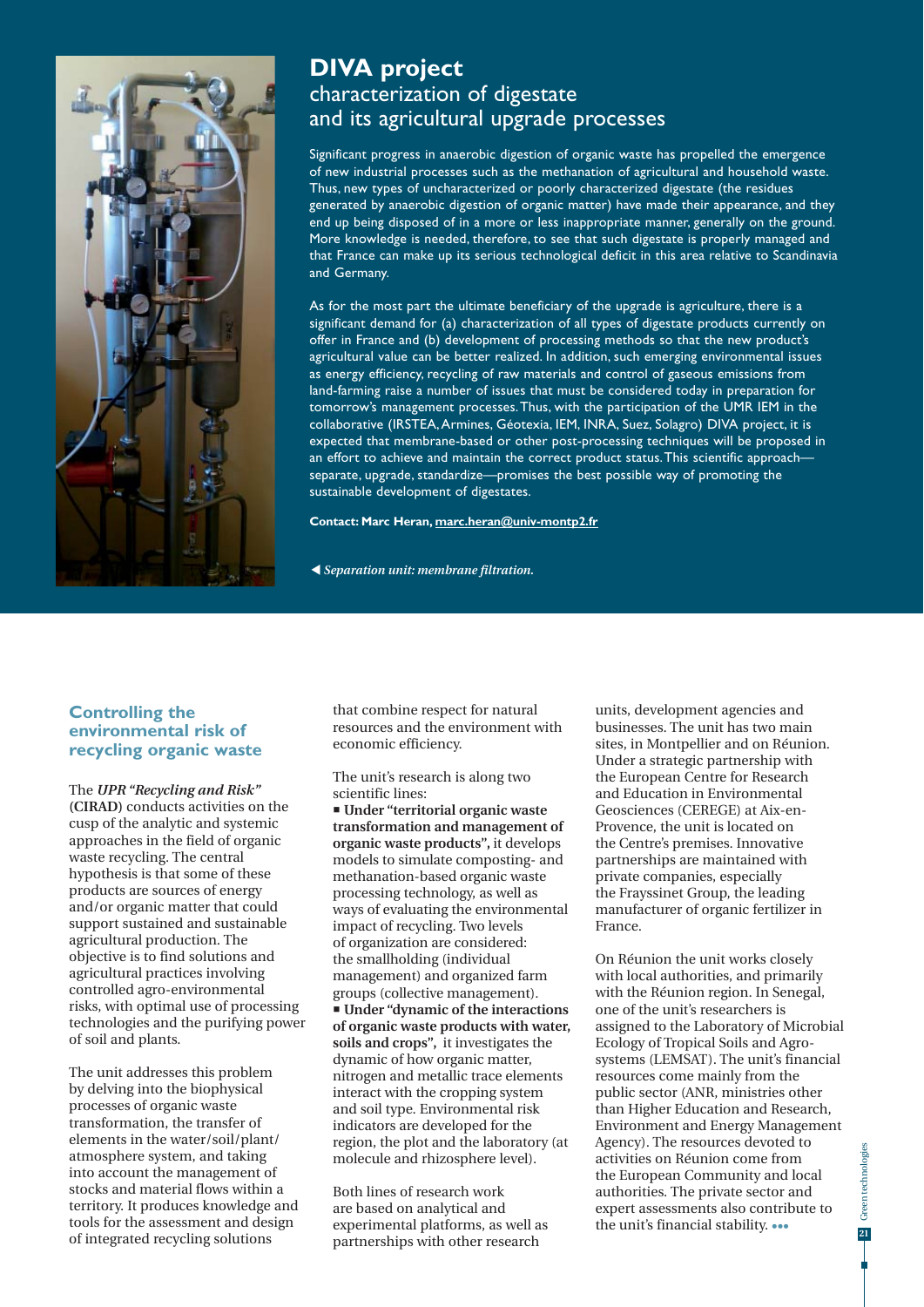

## **Ecosystems "for" and "in" processes as part of an environmental biorefinery concept**

The *Laboratory of Environmental Biotechnology* **(Research Unit [UR] LBE, INRA)** located in Narbonne, is part of the INRA departments of "Environment and Agronomy" and "Microbiology and the Food Chain". For more than 25 years, LBE research has focused on processing and/ or upgrading the waste products of human activity, be they liquid effluents (especially from the agrifood sector), solid waste (agricultural

## **Other teams working in this area**

**IAM team Engineering and Macromolecular Architectures ICGM - Institut Charles Gerhardt, Montpellier UMR CNRS 5253** (ENSCM/CNRS/UM2/UM1) *60 scientists*

**UMR ITAP Information/Technologies/Environmental Analysis/Agricultural Processes** (Montpellier SupAgro/IRSTEA) *27 scientists*

> **UPR CMGD Materials Research Centre** (EMA) *40 scientists*

#### **UPR LGEI**

**Engineering Laboratory for Industrial Environmental Engineering and Industrial and Natural Risks** (EMA) *29 scientists*

> **UR Biomass & Energy** (CIRAD) *12 scientists*

residues, household waste and sewage sludge), or such specific biomass types as micro- or macroalgae. Its pollutant transformation processes depend on microbial communities that are complex by virtue of their composition, diversity and functional dynamics.

These communities' characteristics, together with the fact that they can be established only in an "open" environment, have led the laboratory to seek a type of processing/ upgrade wherein the microbial responses are influenced by changes in the operating conditions of the bioprocess. In performing the upgrade, great care is taken to observe health safety constraints (e.g. those related to the presence of pharmaceutical residues, detergents and/or pathogens).

Hence, the pollutant transformation processes are studied:  $\blacksquare$  at the whole process level, by characterizing kinetics, key physiological systems and dynamics of microbial populations; ■ at the level of individual procedures, by developing innovative procedures, optimizing the hydrodynamics or functioning of

the bioreactors, and implementing physicochemical co-processing techniques.

Research activities have always been done with due regard for both levels as they relate to sustainable industries, in an effort to develop means of pollution control or effluent and waste recovery that comply with economic and regulatory constraints and to achieve simple, efficient, reliable and scalable bioprocesses.

There are six research areas, covering a broad spectrum of disciplinary skills: microbiology, microbial ecology, bio-engineering, process engineering, modelling, automation, LCA, project engineering, industrial transfer:

- $\bullet$  research into the generic characterization of organic matter and associated by-products;
- $\bullet$  knowledge and role of biotic/ abiotic parameters with respect to the services rendered;
- $\bullet$  means of action and control of processes and ecosystems, to take an active stance, no longer a passive one;
- $\bullet$  assessment and management of the fate of the products of the treatment processes and their environmental and health impacts;
- descriptive/explanatory/predictive engineering and ecological models;
- $\bullet$  process engineering and ecodesign.

LBE is among the world's leading laboratories in the field of anaerobic digestion (ranking first among publishing laboratories as referenced in the *Web of Science* with the entry term *"anaerobic digestion"*). Its facilities cover 4,757 m², including an experimental centre of 1,882 m², and it boasts high-performance experimental and scientific equipment including more than 50 digesters (capacity from 1 litre to several cubic metres), in operation 24/3/365. LBE relies on research excellence, a variety of study topics and a multidisciplinary approach, but also possesses know-how in technology transfer and innovation (6 patents, 11 licence agreements, and Pollutec innovation awards in 2007, 2009 and 2010).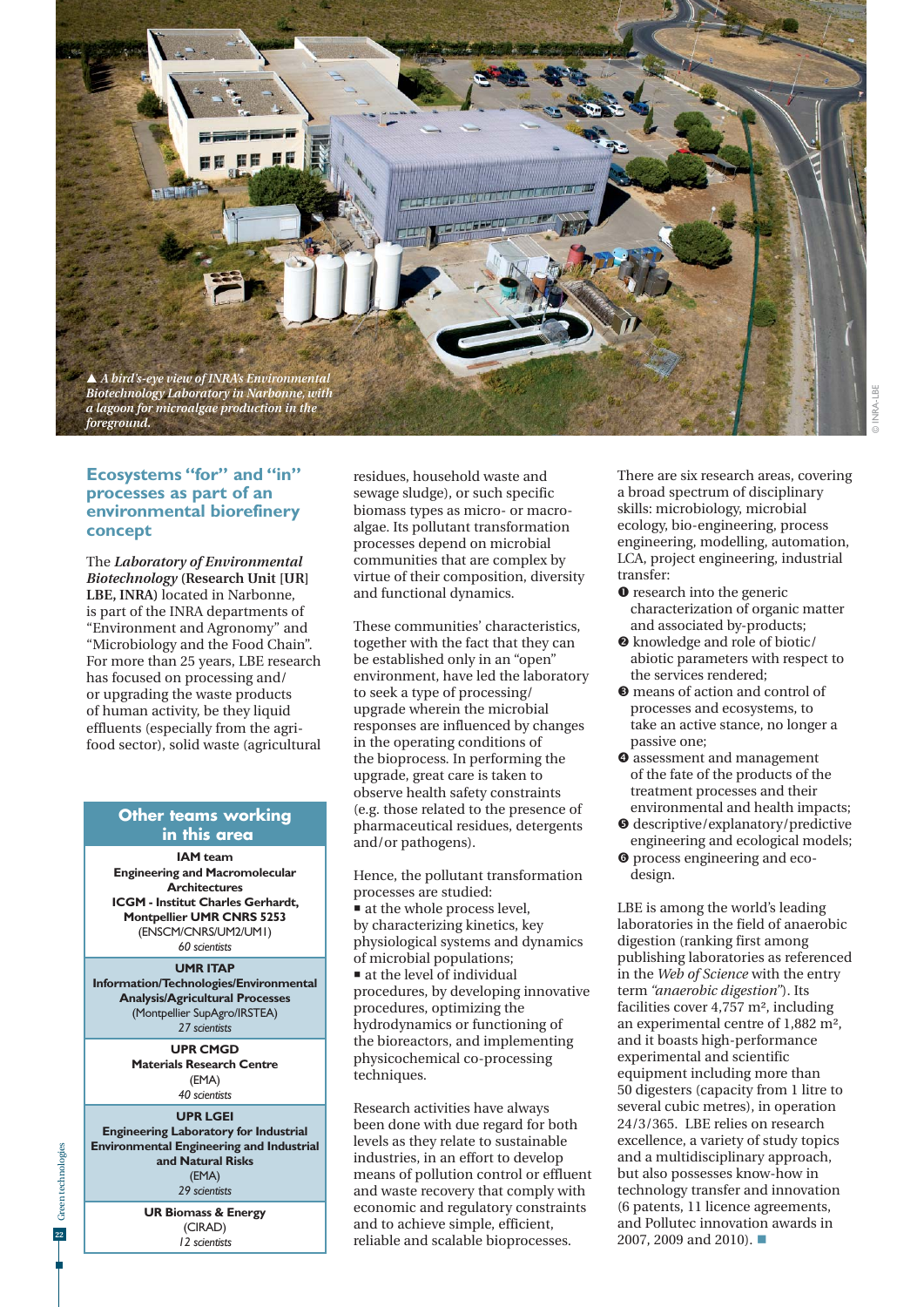## **PETZECO project**  combined ozone/zeolite treatment of petrochemical effluent

Pollution of water and sediments by polycyclic aromatic hydrocarbons (PAHs) is indisputably happening, and poses real risks to the environment and health; this has led the European Commission to classify PAHs as priority substances. The conventional countermeasures, chemical oxidation or adsorption on activated carbon, have limitations in terms of cost and implementation. Advanced oxidation processes can degrade bioresistant or toxic compounds through the use of hydroxyl radicals. The work proposed in the PETZECO collaborative project (with ICGM, Chemical Engineering Laboratory, National Institute of Applied Sciences in Toulouse, Total) aims to develop an advanced technique for the treatment of resistant industrial wastewater.

The main idea is to use ozone combined with innovative zeolitic materials, the ozone serving to break down the waste into hydroxyl radicals which are then adsorbed onto the solid zeolites. This combination should increase degradation rates

synergetically. The use of a solid, porous mineral should ensure good resistance to oxidative attack and maintain long-term catalytic and adsorptive properties. The development phase of this new solid, mesoporous zeolitic adsorbent/catalyst is one of the project's challenges, as very few studies exist in this area. Another of its challenges is to implement this ozone/catalyst combination in an efficient and inexpensive way. Its reactive and mechanical properties will be the subject of careful study so that in synthesizing the zeolites the most valuable functionalities can be targeted. An in-depth study is underway of the sizing parameters of the oxidation process in various configurations (from fluidized beds to membrane separation of the catalyst). The project's ultimate goal is to use monolithic materials containing the new catalyst on real petrochemical effluents.

**Contact: Stephan Brosillon, stephan.brosillon@univ-montp2.fr**

## **Seeking a new green channel within a circular economy:**  from phytoextraction to bio-based chemical catalysis and back again

The Opportunité (E)<sup>4</sup> programme (Environmental, Ecological, Ethical and Economic) outlines an innovative process of chemical enhancement of phytoextraction technologies and of waste contaminated with metallic trace elements. The project takes advantage of certain plants' remarkable adaptive ability to hyperaccumulate  $Zn^{2+}$ , Ni<sup>2+</sup>, Mn<sup>2+</sup>, Cu<sup>2+</sup> and/or Al<sup>3+</sup> cations in their aerial parts; its design is based on the direct use of metal species of plant origin as "Lewis acid" catalysts for organic chemical reactions on mining waste (tailings and slag) or combustion by-products.

The programme draws on public and semi-public research laboratories and three private private companies, all of which pool their phytoextraction skills for the environmentally sustainable remediation of mine sites in the department of Gard and in New Caledonia while respecting local biodiversity. Plant waste and bound metals are directly recovered and transformed into green catalysts, then spread and stabilized on comminuted mining waste. These unique polymetallic systems are used as heterogeneous catalysts in synthetic transformations that give access to high-added-value molecules (aromatic buildingblock molecules, heterocyclic compounds and biologically useful oligomers…). The process design allows for recycling simply through filtration; it is also suited to the new economic constraints and represents a concrete solution to the critical non-renewability of mineral materials.

This scientific programme is carried out with local stakeholders from the communities and State bodies. It engages in sustained recovery actions involving industry groups working in complementary application areas (restoration ecology, mining and chemical industries). It now rests on a solid foundation of



to green chemistry and vice versa

scientific results, so that specific objectives are sure to be met; as a result, funding has been approved for an ANR project, a CNRS-IRSTEA project, a project of the European Regional Development Fund, two industrial contracts, ten confidentiality agreements, two thesis funding agreements and a collaboration with a private company specializing in technology transfer. This interdisciplinary research work—applied, industrial research—is intended as an engine of environmental and socio-environmental reconstruction of sites scarred by industrial and mining activities.

#### **Contact: Claude Grison, claude.grison@cefe.cnrs.fr**

**For further information:** www.agence-nationale-recherche.fr/programmes-de-recherche/ environnement-et-ressources-biologiques/ecotechnologies-ecoservices/fiche-projet-ecotech/?tx\_ lwmsuivibilan\_pi2%5BCODE%5D=ANR-11-ECOT-011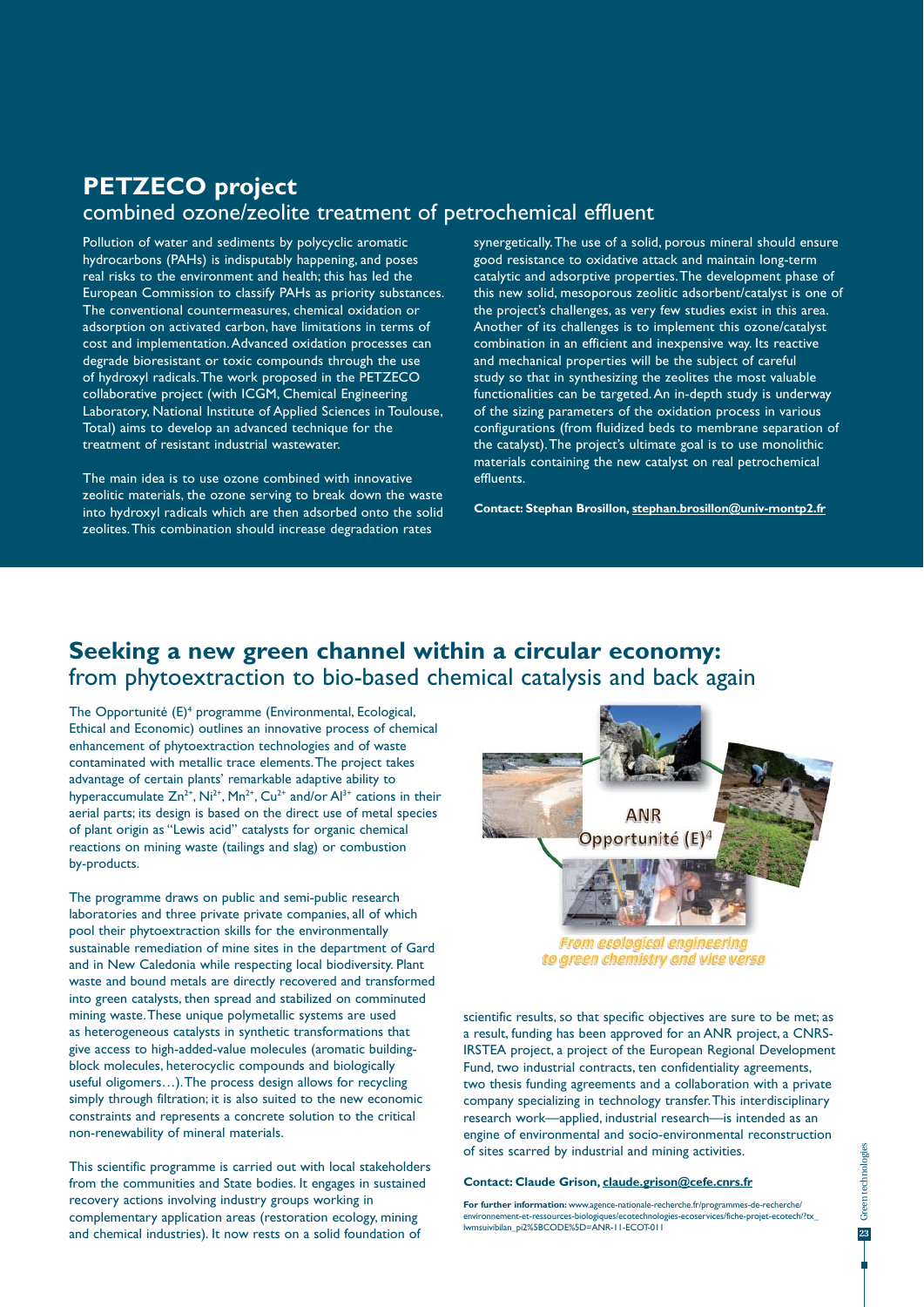*A 40-m3 TRANSPAILLE digester in Senegal.*

# **Upgrading of organic waste by anaerobic digestion and composting in hot regions**

#### **Equivalence**  1 m<sup>3</sup> of methane

- ▶ 9.7 kWh of electricity
- $\blacktriangleright$  1.3 kg of coal
- $\blacktriangleright$  1.15 l of petrol
- $\blacktriangleright$   $\sqcup$  of fuel-oil
- ▶ 2.1 kg of wood
- $\triangleright$  0.94 m<sup>3</sup> of natural gas ▶ 1.7 l of fuel alcohol

In hot regions, where average temperatures are high, biological upgrading processes for organic waste are particularly effective. Unlike thermochemical processes, they save part of the organic material, which can then be recycled to preserve soil fertility.

Methanation, or anaerobic digestion, is fermentation in the complete absence of oxygen. Degradation of organic matter leads to the formation of a gas—biogas—which is rich in methane

 $(\mathsf{CH}_4)$ . Biogas can be used directly as fuel. The final residue of anaerobic digestion, called methanogenic digestate, can be used directly as fertilizer or composted to improve its properties. Since the late 1970s, with its African partners, CIRAD has been developing various biogas technologies suited to local conditions. Thus, the TRANSPAILLE process will methanate solid waste such as manure, dung materials, cassava peelings or coffee pulp. The AGRIFILTRE® process will filter liquid effluents rich in organic matter so they can soak into straw before anaerobic digestion.

© Yvan Hurv

Composting is a biodegradation of organic matter in the presence of oxygen, producing carbon dioxide and water vapour. The reaction is exothermic (raising the temperature of the medium). Because composting is often done in the open air in piles or windrows, it is difficult to control. In creating a model of the composting process, we must formalize the relationship between the physicochemical characteristics of organic waste and the gaseous, liquid and solid outputs. This modelling is used to set the parameters of flow models (operation, area) for an environmental assessment.

**Contacts: Jean-Luc Farinet, jean-luc.farinet@cirad.fr & Jean-Marie Paillat, jean-marie.paillat@cirad.fr**

**For further information:** www.cirad.fr/innovation-expertise/produits-et-services/equipements-et-procedes



 *Composting test on Wallis.*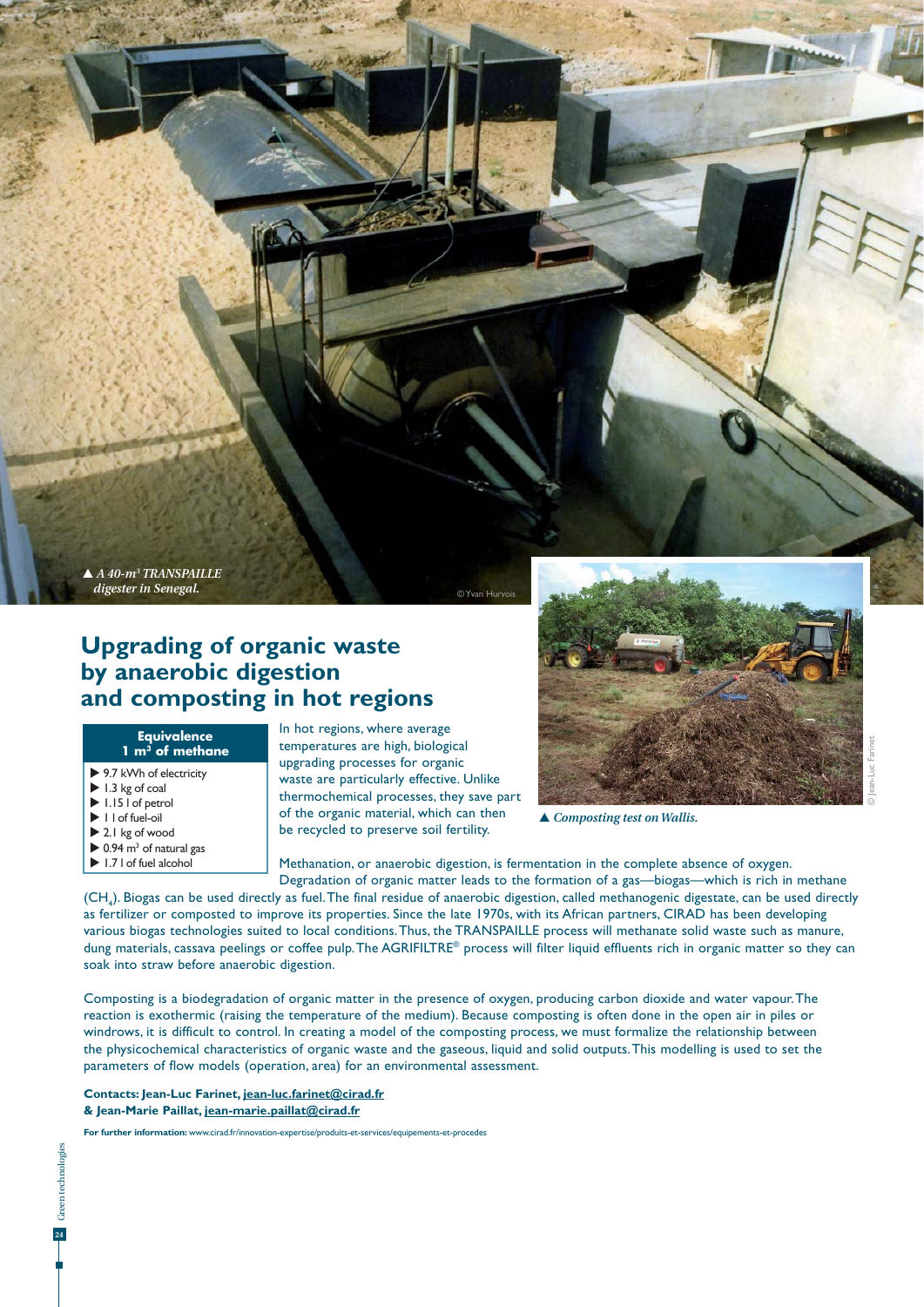# **Seeking better-quality end-of-life sorting and recycling/upgrading of electrical and electronic waste**



The recycling of waste electrical and electronic equipment (WEEE) is at the centre of numerous research projects, as its annual volume (about 24 kg per capita)

is constantly increasing (3-5%). When WEEE is discarded, the plastics it contains remain as a source of pollution. That is very wasteful, as the industrial plastics in WEEE still have good potential uses after their first life cycle. Although many scientific studies conducted in developed countries involve recycling, use of such recycled plastics is not widespread, in part because of the poor quality, to date, of the material available (which is dependent on sorting quality and the main additives). With improved sorting, identification and separation, high-quality recycled plastics will become available for applications in various industrial sectors.

 *Trial of near-infrared spectroscopy (NIRS) to sort/ separate WEEE plastics.* 

Deposits of WEEE plastics are highly complex: many plastics are incompatible with one another, and a large percentage are dark in colour, making some sorting and identification techniques ineffective, or incorporate brominated flame retardants, requiring separate sorting.

CMGD has been working on WEEE recycling and upgrading for ten years, and, since 2008, conducting two projects: ■ The REDEMPTIR project (ADEME funding) seeks to maximize the recovery rate and the purity of sorted plastics by online near-infrared spectroscopy using actual light-coloured WEEE deposits, to monitor their polymer and flame retardant content.

**The TRIPLE-VALEEE project (Single Interministerial Fund** (FUI) is split into two development foci:

- The TRIPLE project aims to provide a standardized methodology for sampling and analysis of plastics deposits derived from WEEE processing and to implement efficient sorting patterns.
- The goal of the VALEEE project is to identify the different ways WEEE may be incorporated into industrial products, taking the place of all or some of the virgin materials that would otherwise be used, according to specifications setting out the desired polymer types or performance.

**Contacts: Didier Perrin, didier.perrin@mines-ales.fr & Rodolphe Sonnier, rodolphe.sonnier@mines-ales.fr**

# **Adding value by chemical waste recycling: the example of PET**





- *PET flakes from the recycling industry. PET depolymerized in an*
- *extruder.*
- *Product after laboratory reaction.*
- *Material obtained after photopolymerization (thickness 0.5–0.7 mm).*
- *Application in the coatings sector.*







The polyethylene terephthalate (PET) waste used in industry comes primarily from the recovery and sorting of bottles. At present, PET recycling is mainly (75%) in the form of fibre (quilt batting, sweaters…). Other applications arising from research may be targeted. Here is one example:

PET bottles are first ground to the desired size, then washed to remove contaminants as far as possible (paper, glue, PVC, etc.). The PET chips thus obtained *(photo )* are then dried and undergo an initial transformation, called glycolysis. This results in a lower molecular weight product in the form of a green paste *(photo )*. After chemical treatment, an unsaturated polyester is obtained; much more fluid, transparent and slightly yellow in colour *(photo )*. This product then undergoes a photopolymerization reaction with reactive diluents, resulting in a transparent, flexible material. The flexibility of the material can be controlled through the choice of reactive diluent *(photo )*. One possible application for this type of product is wood coatings (photo  $\Theta$ ), as initial testing has shown that it is easily applied and adheres well to wood.

**Contact: Rémi Auvergne, remi.auvergne@enscm.fr**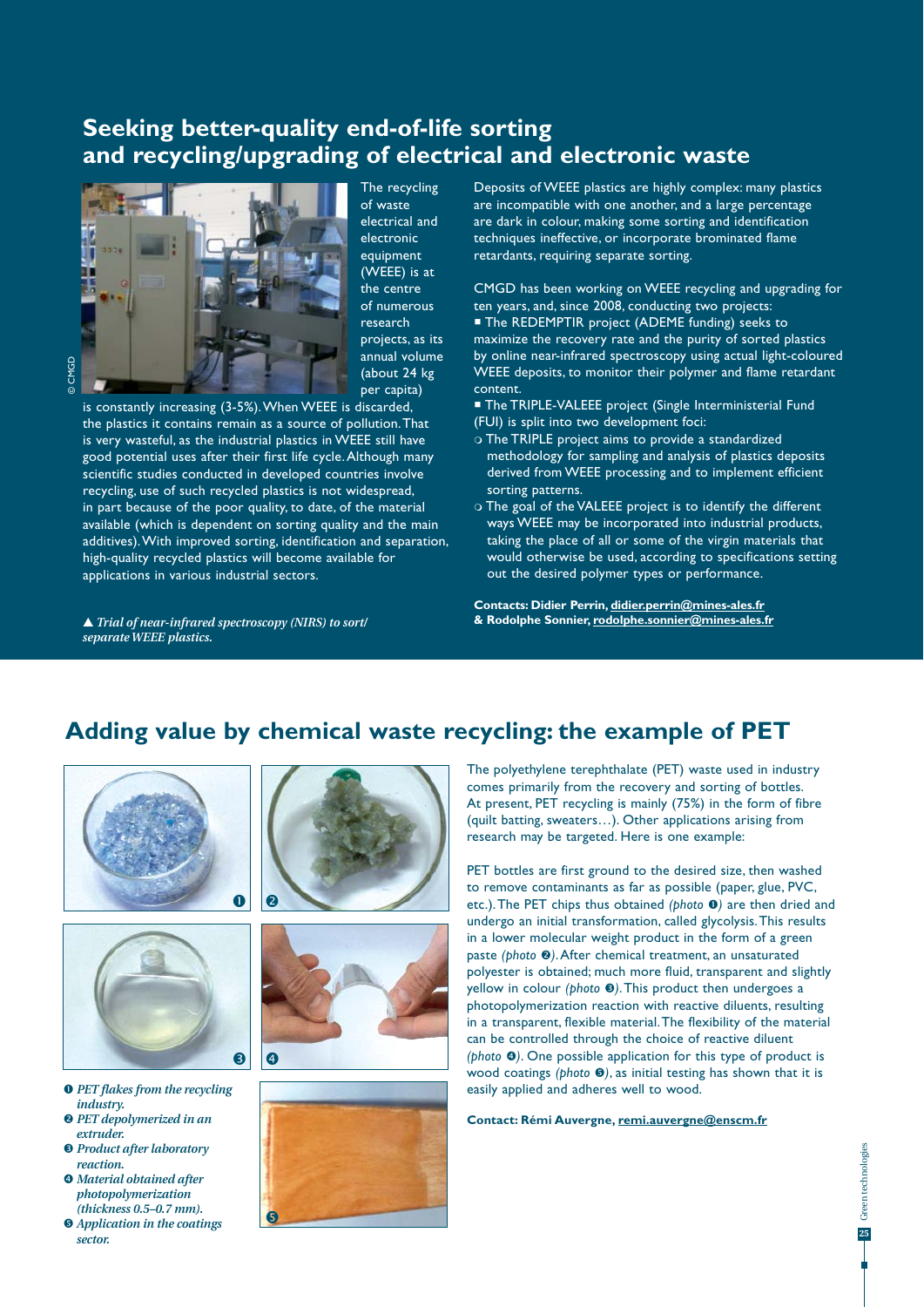

*acids produced during anaerobic digestion.* 

## **Evaluating the methane potential of organic waste through near-infrared spectrometry**

To optimize methane production through anaerobic digestion of organic waste, it is essential to know in advance the potential methane value, for which purpose the *Biochemical Methane Potential* (BMP) test is performed, consisting of at least one month's fermentation. That is too long a period in an industrial context, as it generates inventory management constraints and risks a loss of bacterial population in the reactors should the waste prove not very biodegradable.

To optimize industrial-scale methane production processes, near-infrared spectroscopy (NIRS) is an innovative way of rapidly determining the waste's BMP: it can analyse the overall organic matter after a quick sample preparation and calculate the methane potential within a few minutes. Hence, there is less risk of methanating waste with little biodegradability, and the co-digestion process will be better controlled.

The EcoTech-LR platform allowed UMR ITAP, LBE and LGEI to jointly develop a methodology whereby freeze-dried, triturated waste is analysed by reflection using NIRS. The predicted BMP results are very accurate, particularly in the light of the complexity of the medium studied: a prediction error of 10% (28 ml  $CH_4 \cdot g^{-1}$  of volatile matter [MV]) out of 70 representative samples of household waste (values between 89 and 357 ml  $CH_4 \cdot g^{-1}$  MV), a good repeatability error (about 7 ml  $CH_4 \cdot g^{-1}$ MV) and no bias between the prediction for the calibration batch and the test batch. Interpretation of the spectra and the prediction model also provides characterization data on the waste, such as the presence of hydrocarbons, lipids and proteins, which improve BMP, and of other compounds that will impair it because they are not degraded during anaerobic digestion (e.g., fibre or plastics).



 *Comparison of measured and predicted values.*

The diagonal represents a 1:1 ratio. Prediction error: 28 ml  $CH_4 \cdot g^1 MV$ ; Repeatability error: 7 ml  $CH_4 \cdot g^{-1}$  MV . R<sup>2</sup>=0.8.

The next step is to move to industrialization of the method, which promises strong growth and substantial economic benefits, given the significant need for agricultural and household waste treatment. For that purpose, as the spectral response is very sensitive to the type of medium studied, calibration will be required for each type of waste.

#### **Contacts: Jean-Michel Roger, jean-michel.roger@irstea.fr Éric Latrille, latrille@supagro.inra.fr & Catherine Gonzalez, gonzalez@ema.fr**

This research, as embodied in the thesis of Mr. Lesteur, a PhD student at the ECOTECH-LR Regional Technology Platform, received the ADEME award for innovative technology at the 2009 Pollutec salon. It then led to a technology transfer to Ondalys under the MethaNIR project.